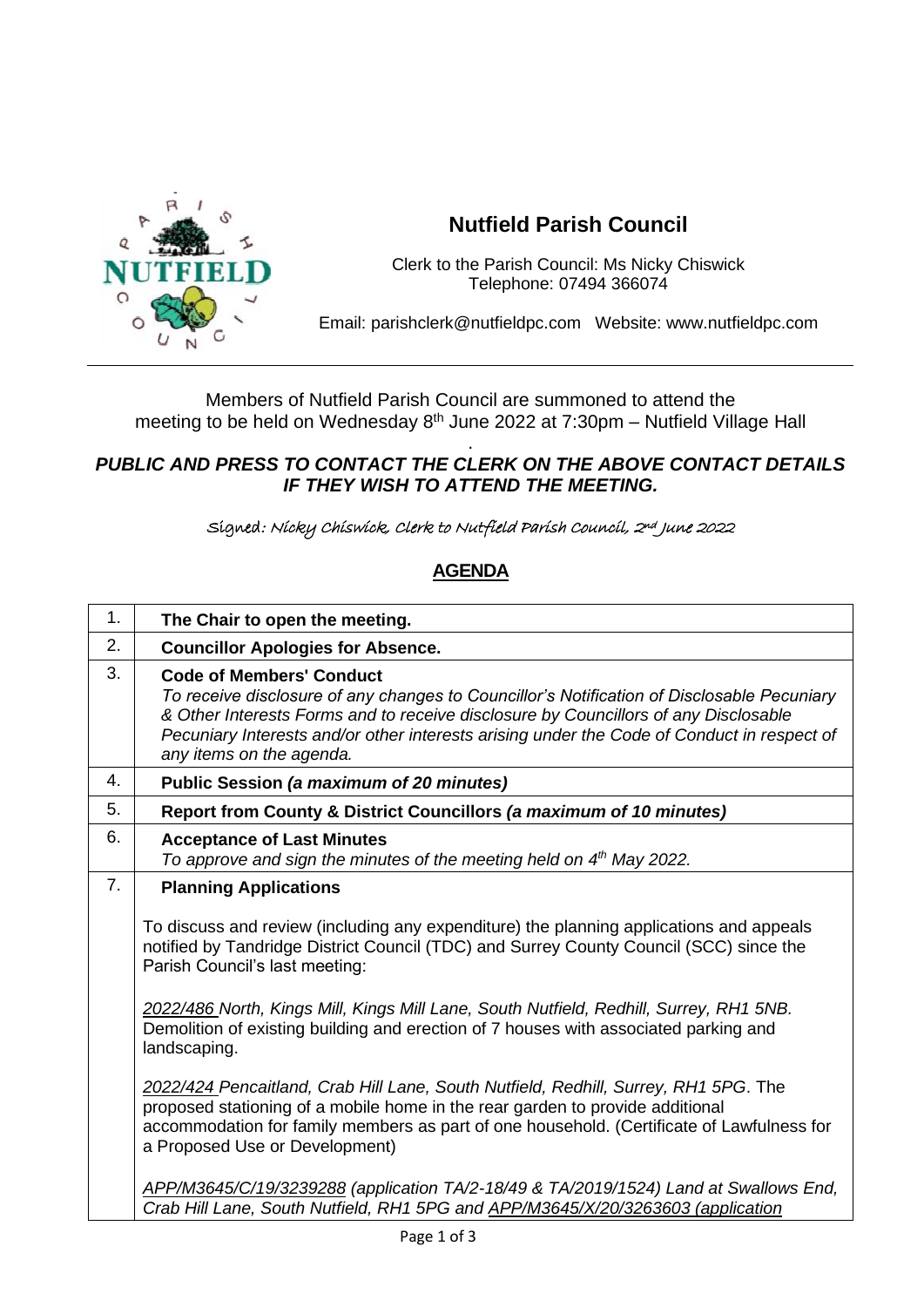|     | Swallows End, Crab Hill Lane, South Nutfield RH1 5PG. Stationing of a mobile home<br>(Certificate of Lawful Development for a Proposed Use or Development)                                                                                                     |
|-----|----------------------------------------------------------------------------------------------------------------------------------------------------------------------------------------------------------------------------------------------------------------|
|     | APP/M3645/W/20/3252200 (application TA/2019/1584) Land Off Green Lane, Outwood,<br>Redhill, RH1 5QR                                                                                                                                                            |
|     | Clerk is waiting to hear a summary back on the above planning appeals                                                                                                                                                                                          |
|     | Retrospective planning for land on Kings Mill Lane<br>$\bullet$<br>Project House Morris Road - emergency access                                                                                                                                                |
| 8.  | Reports from The Clerk - To include, where appropriate, discussions and agreement<br>of the next steps and expenditure in respect of:<br>None                                                                                                                  |
| 9.  | <b>Community Awards scheme.</b><br>To present certificates to those whom the Council felt merited recognition for their service<br>to the Nutfield Community.                                                                                                  |
| 10. | <b>Local Transport</b><br>Councillors to discuss issues (including any consultations) relating to local transport,<br>including airports, and agree a course of action and, if appropriate, any related expenditure.<br>RACC Meeting - Report from Cllr Mowatt |
| 11. | <b>Finance</b><br>1. None                                                                                                                                                                                                                                      |
| 12. | <b>Police Update</b><br>a) Police update<br>b) CCTV - To update on progress                                                                                                                                                                                    |
| 13. | <b>Community Events</b>                                                                                                                                                                                                                                        |
|     | <b>Fireworks</b><br>Finance/accounts review                                                                                                                                                                                                                    |
|     | <b>WE MEET AGAIN'</b>                                                                                                                                                                                                                                          |
|     | Any updates or spend required                                                                                                                                                                                                                                  |
|     | Finance update                                                                                                                                                                                                                                                 |
|     | <b>Jubilee Pin Badge</b>                                                                                                                                                                                                                                       |
|     | Feedback                                                                                                                                                                                                                                                       |
| 14. | <b>Grant Applications</b><br>Councillors to consider any applications received and, if appropriate, approve donation(s).<br>One Grant application                                                                                                              |
| 15. | <b>Working Groups</b><br>Councillors to review and discuss the reports from each Working Group and, where<br>appropriate, to agree actions and expenditure.<br>1. Highways                                                                                     |
|     | a. Review 'Highways Report'<br>2. Cemetery - Update on the Cemetery Working Group report, discuss findings and<br>agree expenditure on proposals where necessary.                                                                                              |
| 16. | Groundworks, land, and tree management (including cemeteries, allotments, jubilee<br>fields, The Triangle and 'village green')<br>To review and, if appropriate, approve expenditure.<br>a) None                                                               |
| 17. | Events (public) And Meetings of Outside Bodies (other than transport groups)<br>Councillors to approve, as appropriate, attendees and any related expenditure in respect of<br>events.                                                                         |